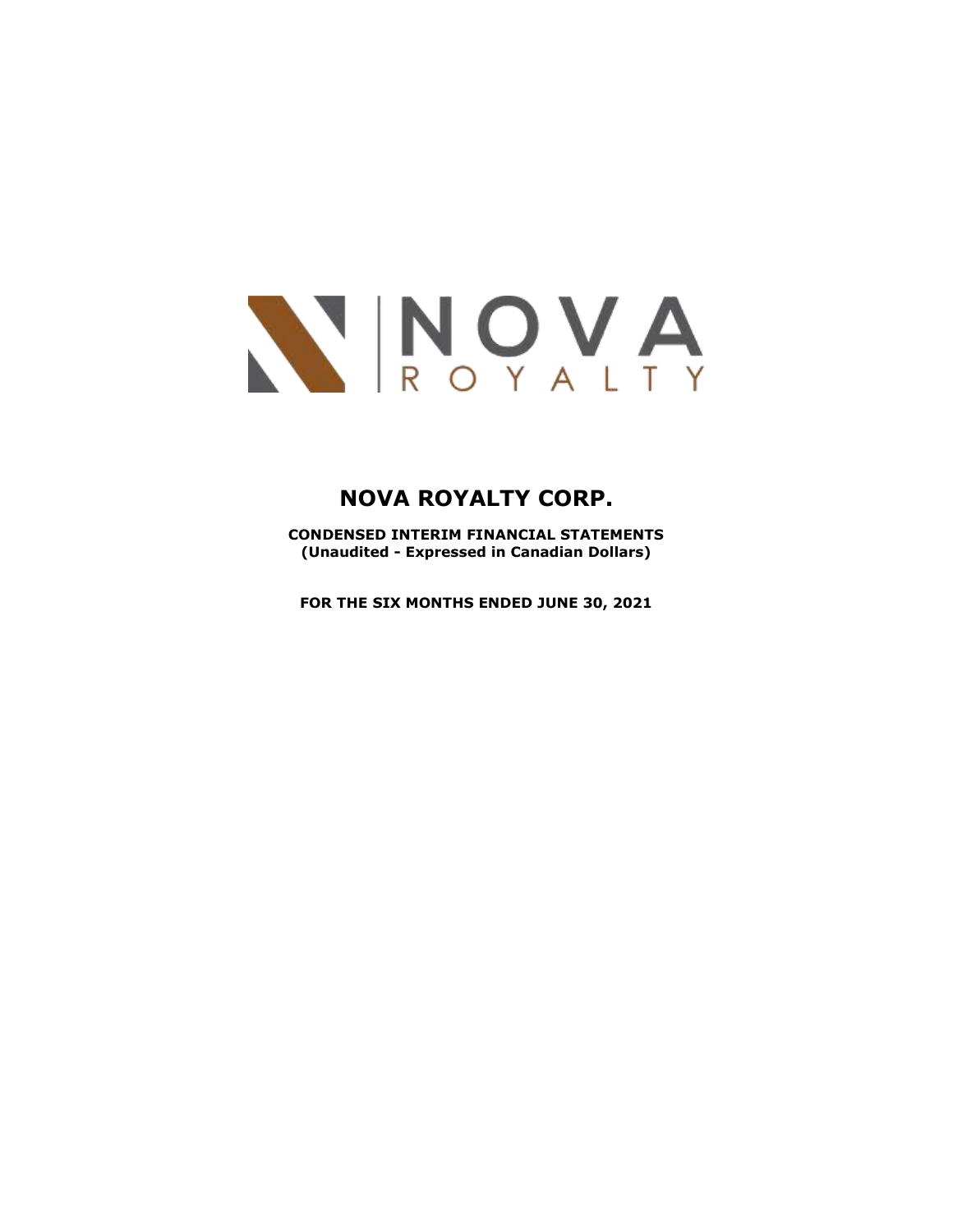CONDENSED INTERIM STATEMENTS OF FINANCIAL POSITION (Unaudited - Expressed in Canadian Dollars)

|                                                   | June 30       | December 31               |
|---------------------------------------------------|---------------|---------------------------|
|                                                   | 2021          | 2020                      |
| <b>ASSETS</b>                                     |               |                           |
| <b>Current assets</b>                             |               |                           |
| Cash                                              | \$<br>710,782 | \$5,400,687               |
| Receivables (Note 3)                              | 114,542       | 75,484                    |
| Prepaid expenses                                  | 183,338       | 86,626                    |
| <b>Total current assets</b>                       | 1,008,662     | $\overline{5,562,797}$    |
| <b>Non-current assets</b>                         |               |                           |
| Royalty interests (Note 4)                        | 72,157,700    | 29,859,355                |
| Deferred acquisition costs (Note 5)               | 134,843       | 75,658                    |
| <b>Total non-current assets</b>                   | 72,292,543    | 29,935,013                |
| <b>TOTAL ASSETS</b>                               | \$73,301,205  | \$35,497,810              |
|                                                   |               |                           |
| <b>LIABILITIES AND EQUITY</b>                     |               |                           |
| <b>LIABILITIES</b>                                |               |                           |
| <b>Current liabilities</b>                        |               |                           |
| Accounts payable and accrued liabilities (Note 6) |               | $$1,681,146$ $$3,769,570$ |
| <b>Total current liabilities</b>                  | 1,681,146     | 3,769,570                 |
| <b>Non-current liabilities</b>                    |               |                           |
| Other payables (Note 6)                           | 619,700       | 637,046                   |
| Convertible debenture (Note 7)                    | 4,630,542     | 3,026,912                 |
| <b>Total non-current liabilities</b>              | 5,250,242     | 3,663,958                 |
| <b>Total liabilities</b>                          | 6,931,388     | 7,433,528                 |
| <b>EQUITY</b>                                     |               |                           |
| Share capital (Note 8)                            | 71,804,412    | 31,134,746                |
| Commitment to issue shares                        | 132,193       | 28,572                    |
| Reserves                                          | 1,362,831     | 1,327,472                 |
| <b>Deficit</b>                                    | (6,929,619)   | (4,426,508)               |
| <b>Total equity</b>                               | 66,369,817    | 28,064,282                |
| TOTAL LIABILITIES AND EQUITY                      | \$73,301,205  | \$35,497,810              |
|                                                   |               |                           |

#### **Nature of operations and going concern** (Note 1) **Commitments** (Note 12) **Events after reporting date** (Note 13)

These condensed interim financial statements were authorized for issuance by the Board of Directors on August 27, 2021.

## **Approved by the Board of Directors**

*"Alex Tsukernik"* Director *"Luke Leslie"* Director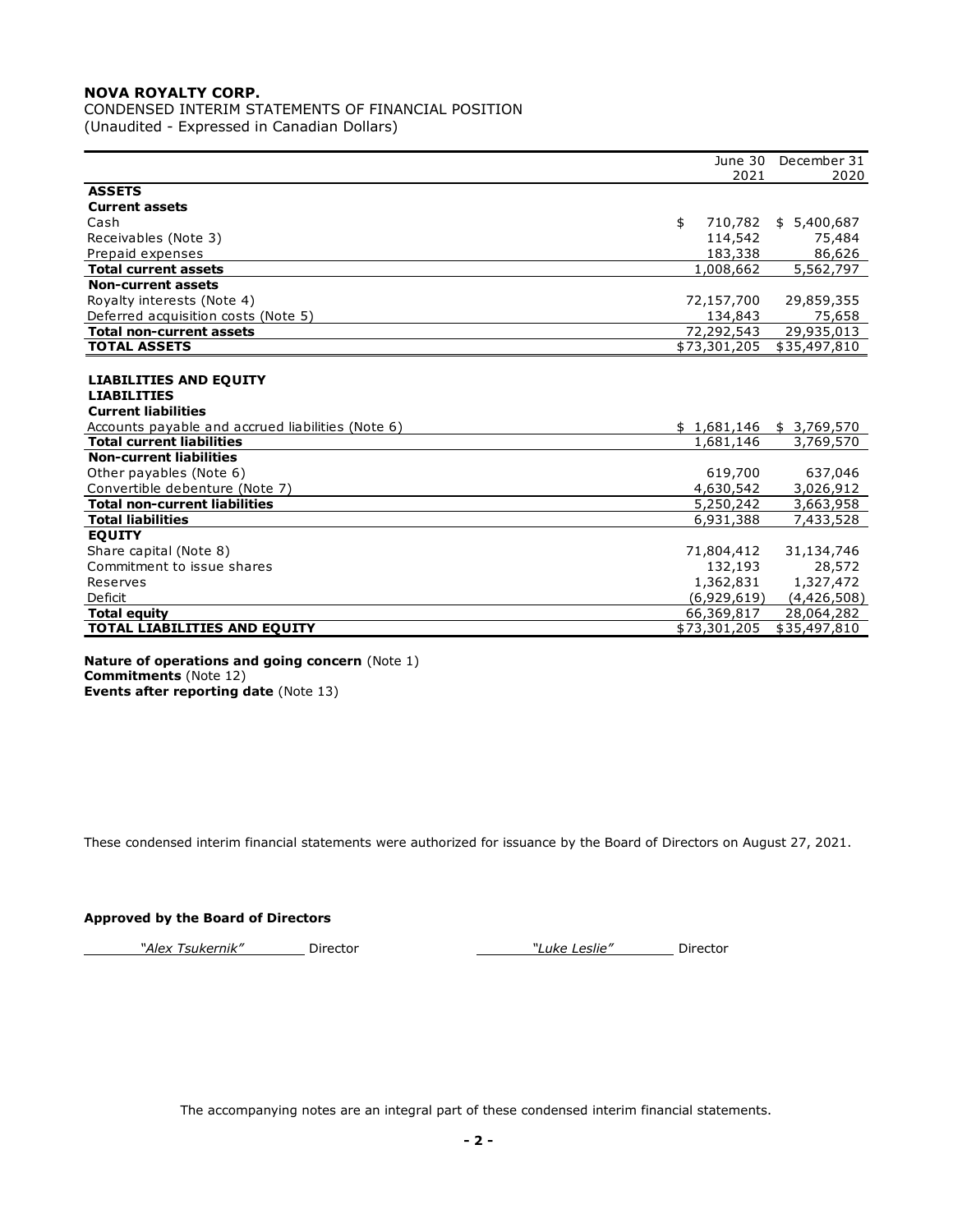CONDENSED INTERIM STATEMENTS OF LOSS AND COMPREHENSIVE LOSS (Unaudited - Expressed in Canadian Dollars)

|                                                          |     |                 | For the three For the three<br>months ended months ended months ended months ended | For the six                   | For the six     |
|----------------------------------------------------------|-----|-----------------|------------------------------------------------------------------------------------|-------------------------------|-----------------|
|                                                          |     | June 30<br>2021 | June 30<br>2020                                                                    | June 30<br>2021               | June 30<br>2020 |
| Revenue and other income                                 | \$. | 1,995           | \$                                                                                 | 4,068                         | \$              |
| <b>General and administrative expenses</b>               |     |                 |                                                                                    |                               |                 |
| Consulting fees (Note 9)                                 |     | 323,899         | 114,363                                                                            | 691,693                       | 191,520         |
| Office and administrative expenses                       |     | 109,244         | 18,650                                                                             | 184,985                       | 35,366          |
| Professional fees (Note 9)                               |     | 176,779         | 125,414                                                                            | 301,217                       | 179,207         |
| Share-based payments (Note 8 and 9)                      |     | 547,136         | 153,594                                                                            | 842,570                       | 670,919         |
| Transfer agent and filing fees                           |     | 77,678          | 8,822                                                                              | 150,389                       | 11,322          |
|                                                          |     | 1,234,736       | 420,843                                                                            | 2,170,854                     | 1,088,334       |
| Loss from operations                                     |     | (1, 232, 741)   | (420, 843)                                                                         | (2, 166, 786)                 | (1,088,334)     |
| Interest and accretion on convertible debenture (Note 7) |     | (205,958)       |                                                                                    | (418, 753)                    |                 |
| Other expenses                                           |     | (3,326)         |                                                                                    | (16, 603)                     |                 |
| Foreign exchange gain (loss)                             |     | 92,114          | (51, 747)                                                                          | 82,969                        | 75,491          |
| Loss before income taxes                                 |     | (1,349,911)     | (472,590)                                                                          | (2,519,173)                   | (1,012,843)     |
| Deferred income tax (expense) recovery                   |     | (3,309)         |                                                                                    | 16,062                        |                 |
| Loss and comprehensive loss                              |     | \$(1,353,220)   | \$<br>(472,590)                                                                    | \$ (2,503,111) \$ (1,012,843) |                 |
|                                                          |     |                 |                                                                                    |                               |                 |
| Basic and diluted loss per share                         | \$  | $(0.02)$ \$     | $(0.02)$ \$                                                                        | $(0.03)$ \$                   | (0.04)          |
| Weighted average number of shares outstanding            |     | 76,400,825      | 23,606,757                                                                         | 72,305,931                    | 23,419,772      |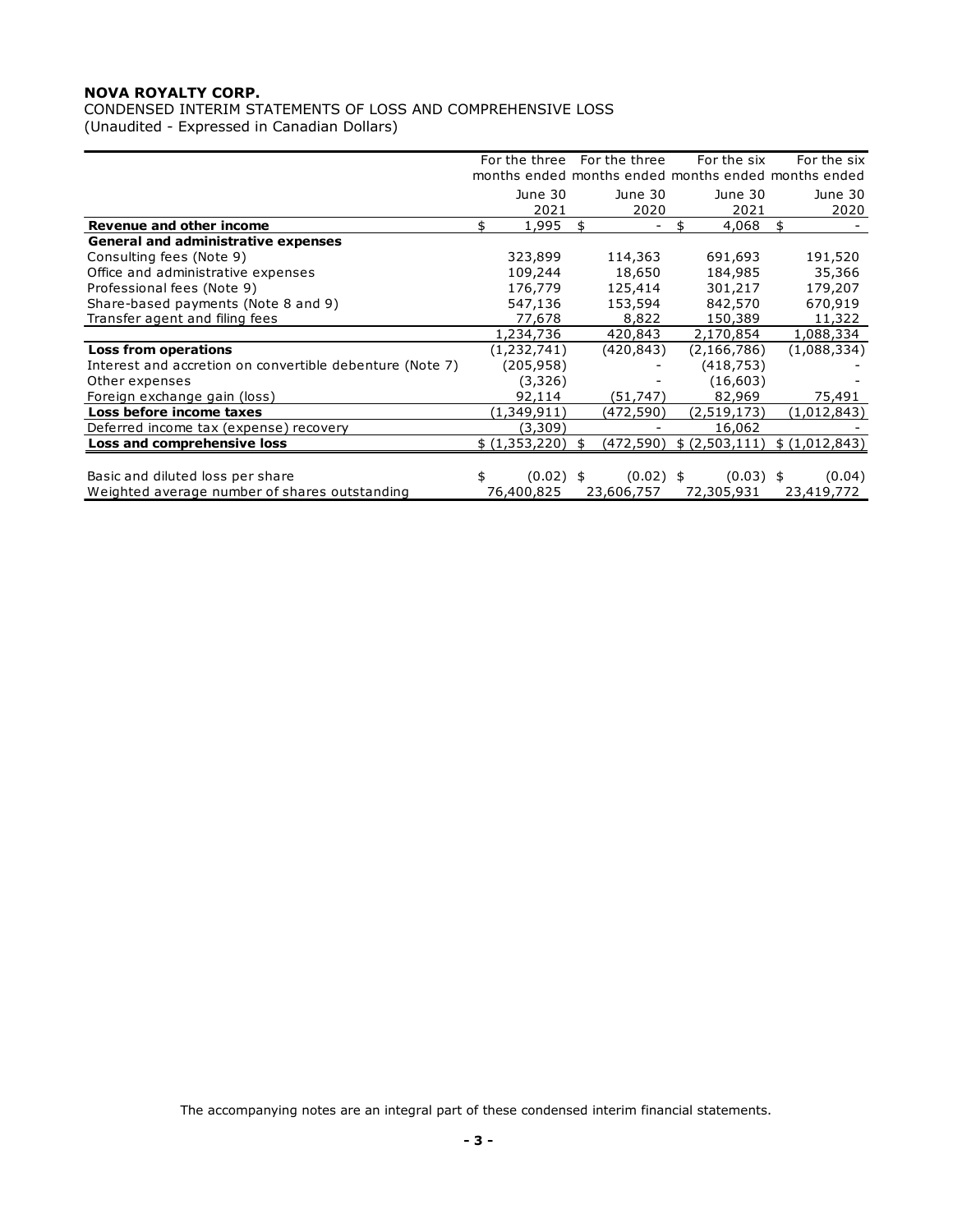# CONDENSED INTERIM STATEMENTS OF CASH FLOWS

(Unaudited - Expressed in Canadian Dollars)

|                                                       | For the six              | For the six                   |
|-------------------------------------------------------|--------------------------|-------------------------------|
|                                                       |                          | months ended months ended     |
|                                                       |                          | June 30, 2021 June 30, 2020   |
| <b>CASH FLOWS FROM OPERATING ACTIVITIES</b>           |                          |                               |
| Loss for the period                                   |                          | \$ (2,503,111) \$ (1,012,843) |
| Items not affecting cash:                             |                          |                               |
| Unrealized foreign exchange effect on cash            | (74, 562)                | 95,361                        |
| Share-based payments                                  | 842,570                  | 670,919                       |
| Shares issued for services                            |                          | 17,250                        |
| Interest and accretion on convertible debenture       | 418,753                  |                               |
| Deferred income tax recovery                          | (16,062)                 |                               |
| Changes in non-cash operating working capital items   |                          |                               |
| Receivables                                           | (39,058)                 | (15, 853)                     |
| Prepaid expenses                                      | (96, 712)                | (16, 982)                     |
| Accounts payable and accrued liabilities              | (574, 607)               | (10, 546)                     |
| Net cash used in operating activities                 | (2,042,789)              | (272, 694)                    |
|                                                       |                          |                               |
| <b>CASH FLOWS FROM INVESTING ACTIVITIES</b>           |                          |                               |
| Acquisition of royalty interests                      | (19, 235, 152)           | (3,025,257)                   |
| Net cash used in investing activities                 | (19, 235, 152)           | (3,025,257)                   |
| <b>CASH FLOWS FROM FINANCING ACTIVITIES</b>           |                          |                               |
| Shares issued                                         | 5,734,740                |                               |
| Special warrants issued                               |                          | 5,846,586                     |
| Special warrant and share issue costs                 | (362, 555)               | (239, 232)                    |
| Convertible debenture                                 | 5,000,000                |                               |
| Financing costs for convertible debenture             | (296, 062)               |                               |
| Standby charges paid                                  | (8, 255)                 |                               |
| Exercise of stock options and share purchase warrants | 6,532,743                | 87,500                        |
| Net cash provided by financing activities             | 16,600,611               | 5,694,854                     |
|                                                       |                          |                               |
| Effect of exchange rate changes on cash               | (12, 575)                | (95, 361)                     |
| Change in cash                                        |                          |                               |
| Cash, beginning of period                             | (4,689,905)<br>5,400,687 | 2,301,542<br>157,098          |
| Cash, end of period                                   | \$<br>710,782            | \$2,458,640                   |
|                                                       |                          |                               |

**Supplemental disclosure with respect to cash flows** (Note 10)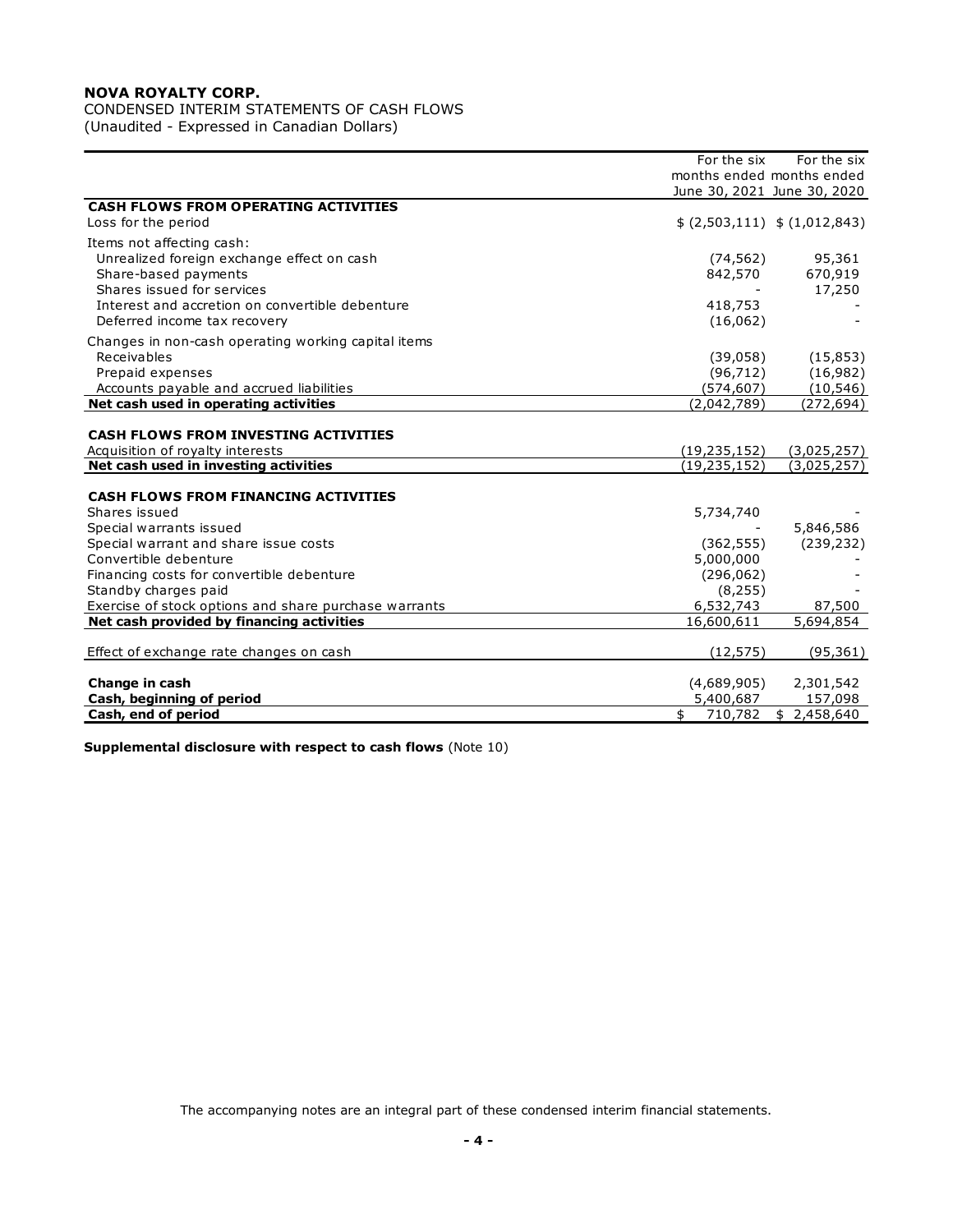CONDENSED INTERIM STATEMENTS OF CHANGES IN EQUITY (Unaudited - Expressed in Canadian Dollars)

|                                       |                     |    |                  |      | Commitment               |              |            |                          |                        |
|---------------------------------------|---------------------|----|------------------|------|--------------------------|--------------|------------|--------------------------|------------------------|
|                                       | Number<br>of shares |    | Share<br>capital |      | to issue<br>shares       |              | Reserves   | Deficit                  | <b>Total</b><br>equity |
| Balance as at December 31, 2019       | 22,169,618          |    | \$ 3,703,537     | - \$ | $\overline{\phantom{a}}$ | $\mathsf{S}$ | 775,154    | \$(1,005,519)            | 3,473,172<br>\$        |
| Special warrants issued for cash      |                     |    |                  |      | -                        |              | 5,846,586  | $\overline{\phantom{a}}$ | 5,846,586              |
| Shares issued - royalty agreement     | 425,280             |    | 212,640          |      |                          |              |            | $\overline{\phantom{a}}$ | 212,640                |
| Special warrant issue costs - cash    |                     |    |                  |      | $\overline{\phantom{a}}$ |              | (239, 232) | $\overline{\phantom{a}}$ | (239, 232)             |
| Share-based payments - RSUs vested    | 900,000             |    | 450,000          |      | $\overline{\phantom{a}}$ |              | 110,843    | -                        | 560,843                |
| Share-based payments - Options vested |                     |    |                  |      |                          |              | 110,076    |                          | 110,076                |
| Exercise of stock options             |                     |    |                  |      | 87,500                   |              |            |                          | 87,500                 |
| Shares issued for services            | 34,500              |    | 17,250           |      |                          |              |            |                          | 17,250                 |
| Shares issued for debt                | 200,004             |    | 76,430           |      |                          |              |            |                          | 76,430                 |
| Loss for the period                   |                     |    |                  |      |                          |              |            | (1,012,843)              | (1,012,843)            |
| Balance as at June 30, 2020           | 23,729,402          | S. | 4,459,857        |      | 87,500                   | \$           | 6,603,427  | \$ (2,018,362)           | \$9,132,422            |

| Balance as at June 30, 2020              | 23,729,402 | \$4,459,857      | 87,500                   | \$ 6,603,427    | $$$ (2,018,362) $$$ 9,132,422 |              |
|------------------------------------------|------------|------------------|--------------------------|-----------------|-------------------------------|--------------|
|                                          |            |                  |                          |                 |                               |              |
|                                          |            |                  | Commitment               |                 |                               |              |
|                                          | Number     | Share            | to issue                 |                 |                               | Total        |
|                                          | of shares  | capital          | shares                   | Reserves        | Deficit                       | equity       |
| Balance as at December 31, 2020          | 57,984,249 | $$31,134,746$ \$ | 28,572                   | \$1,327,472     | \$ (4,426,508)                | \$28,064,282 |
| Shares issued for cash                   | 1,593,700  | 5,734,740        |                          |                 |                               | 5,734,740    |
| Shares issued for royalty interests      | 5,224,283  | 24,590,837       | 103,621                  |                 | $\overline{\phantom{a}}$      | 24,694,458   |
| Share issue costs                        |            | (362, 555)       |                          |                 |                               | (362, 555)   |
| Stock options exercised                  | 1,262,500  | 552,007          |                          | (236, 382)      | $\overline{\phantom{a}}$      | 315,625      |
| Share purchase warrants exercised        | 8,580,905  | 6,580,868        |                          | (363,750)       | $\overline{\phantom{a}}$      | 6,217,118    |
| Convertible debenture converted          | 3,535,691  | 3,323,768        |                          | (151, 947)      | $\overline{\phantom{a}}$      | 3,171,821    |
| Convertible debenture - equity component |            |                  |                          | 194,869         | $\qquad \qquad \blacksquare$  | 194,869      |
| Share-based payments - RSUs vested       | 500,000    | 250,000          | $\overline{\phantom{a}}$ | 345,862         | $\overline{\phantom{a}}$      | 595,862      |
| Share-based payments - Options vested    |            |                  | $\overline{\phantom{a}}$ | 246,708         |                               | 246,708      |
| Loss for the period                      |            |                  |                          |                 | (2,503,111)                   | (2,503,111)  |
| Balance as at June 30, 2021              | 78,681,328 | \$71,804,412     | 132,193                  | 1,362,831<br>\$ | \$ (6,929,619)                | \$66,369,817 |
|                                          |            |                  |                          |                 |                               |              |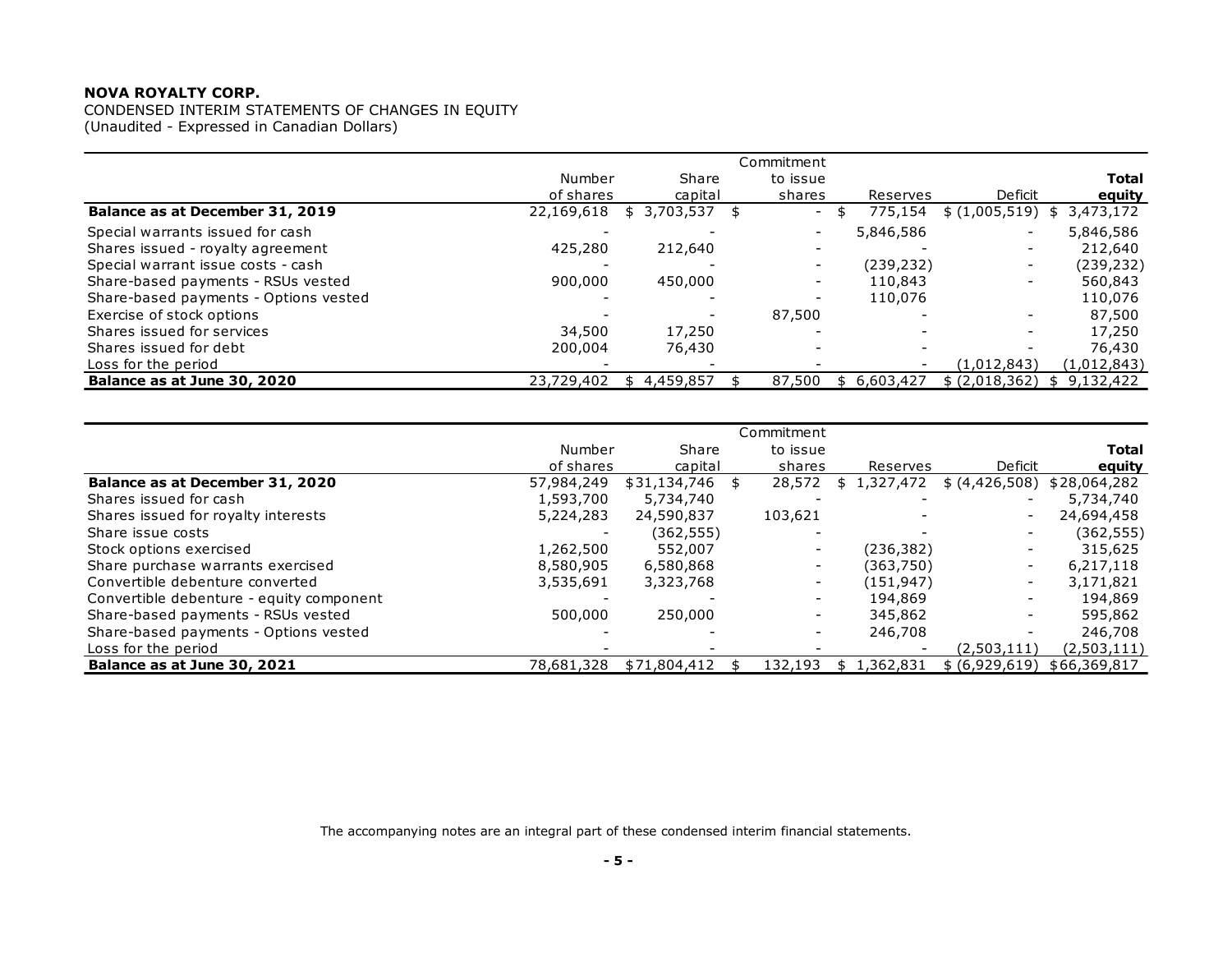NOTES TO THE CONDENSED INTERIM FINANCIAL STATEMENTS (Unaudited - Expressed in Canadian Dollars) FOR THE SIX MONTHS ENDED JUNE 30, 2021

## **1. NATURE OF OPERATIONS AND GOING CONCERN**

Nova Royalty Corp. (the "Company") is a royalty company focused on nickel and copper deposits. The Company was incorporated pursuant to the provisions of the British Columbia Business Corporations Act on July 20, 2018 and changed its name to Nova Royalty Corp. on June 9, 2020. The Company's head office, registered, and records office address is 501 - 543 Granville Street, Vancouver, British Columbia, Canada. The Company's common shares are listed on the TSX Venture Exchange ("TSX-V") under the symbol "NOVR" and on the OTCQB Venture Market ("OTCQB") under the symbol "NOVRF."

These financial statements are prepared on a going concern basis, which assumes that the Company will be able to meet its obligations and continue its operations for its next fiscal year. Realization values may be substantially different from the carrying values shown and these financial statements do not give effect to adjustments that would be necessary to the carrying values and classification of assets and liabilities should the Company be unable to continue as a going concern. The Company's continuing operations and the ability of the Company to meet commitments are dependent upon the ability of the Company to continue to raise additional equity or debt financing, or the realization of cash generating royalty interests. At the date of these financial statements, the Company has not realized cash generating operations on any of its planned royalty interests. The Company has not achieved profitable operations and has accumulated losses since inception. Management estimates it has sufficient cash and available credit to continue operations for the next 12 months.

In March 2020, the World Health Organization declared coronavirus COVID-19 a global pandemic. This contagious disease outbreak, which has continued to spread, and any related adverse public health developments, has adversely affected workforces, economies, and financial markets globally, potentially leading to an economic downturn. It is not possible for the Company to predict the duration or magnitude of the adverse results of the outbreak and its effects on the Company's business or ability to raise funds.

## **2. SUMMARY OF SIGNIFICANT ACCOUNTING POLICIES**

### **Basis of preparation and measurement**

These unaudited condensed interim financial statements have been prepared in accordance with International Financial Reporting Standards ("IFRS") as issued by the International Accounting Standards Board ("IASB"). These unaudited condensed interim financial statements have been prepared in accordance with International Accounting Standard 34, Interim Financial Reporting ("IAS 34"). Accordingly, certain disclosures included in the annual financial statements prepared in accordance with IFRS have been condensed or omitted. These unaudited condensed interim consolidated financial statements should be read in conjunction with the Company's audited financial statements for the year ended December 31, 2020.

The accounting policies applied in the preparation of these unaudited condensed interim financial statements are consistent with those applied and disclosed in the Company's audited financial statements for the year ended December 31, 2020, except for those noted below. The Company's interim results are not necessarily indicative of its results for a full year.

## **3. RECEIVABLES**

|                                     | June 30 | December 31 |
|-------------------------------------|---------|-------------|
|                                     | 2021    | 2020        |
| GST/VAT and other taxes recoverable | 107,478 | 53,706      |
| Other receivables                   | 7.064   | 21,778      |
|                                     | 114.542 | 75.484      |

The Company's receivables arise from goods and services tax receivable from government taxation authorities and amounts due from a joint operating partner.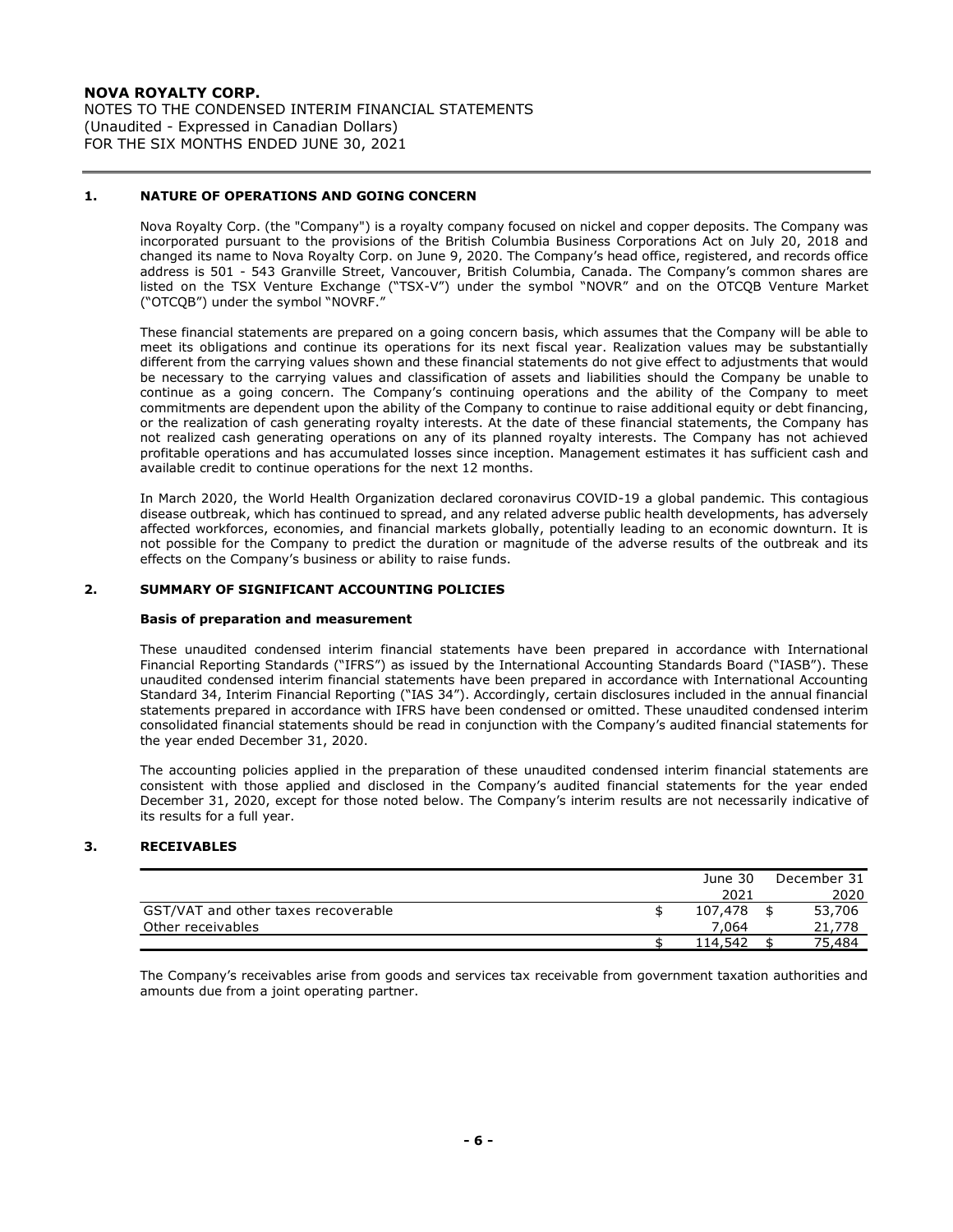NOTES TO THE CONDENSED INTERIM FINANCIAL STATEMENTS (Unaudited - Expressed in Canadian Dollars) FOR THE SIX MONTHS ENDED JUNE 30, 2021

## **4. ROYALTY INTERESTS**

|             | December 31  |                        |                          | June 30    |
|-------------|--------------|------------------------|--------------------------|------------|
|             | 2020         | Additions              | Depletion                | 2021       |
| Taca Taca   | \$17,516,996 | 26,470,607<br>\$<br>\$ | \$<br>-                  | 43,987,603 |
| Vizcachitas |              | 10,587,258             | $\overline{\phantom{a}}$ | 10,587,258 |
| West Wall   |              | 5,240,480              | -                        | 5,240,480  |
| NuevaUnión  | 4,348,380    |                        | -                        | 4,348,380  |
| Dumont      | 3,357,582    | ۰                      | $\overline{\phantom{a}}$ | 3,357,582  |
| Other $1$   | 4,636,397    |                        | -                        | 4,636,397  |
|             | 29,859,355   | 42,298,345<br>\$       | \$<br>-                  | 72,157,700 |

<sup>(1)</sup> Other consists of the Pacific Empire, Wollaston Copper Belt, and Twin Metals royalty interests.

### **West Wall royalty**

In June 2021, the Company acquired a 1.0% Net Proceeds Royalty ("NPR") from Sociedad Minera Auromín Limitada ("Auromín") on the West Wall copper-gold-molybdenum project located in the central Chilean Andes. The project is a joint venture owned 50/50 by Anglo American PLC ("Anglo American"; GBX:AAL) and Glencore PLC ("Glencore"; LSE:GLEN). Cash consideration of US\$4,200,000 (\$5,105,436) was paid on closing of the acquisition.

Under the terms of the agreement, the Company also has rights to acquire a 1.0% interest in other mining tenements established as designated areas in the surrounding region under certain terms and conditions.

As part of the acquisition, the Company agreed to pay a 2% finder's fee through the issuance of 30,748 common shares, valued at \$103,621, recognized as a commitment to issue shares as at June 30, 2021.

### **Taca Taca royalty**

In October 2020, the Company acquired a 0.24% Net Smelter Return ("NSR") royalty on the Taca Taca copper-goldmolybdenum project in Salta Province of Argentina ("Taca Taca") from certain private sellers for up-front consideration of US\$8,500,000 (\$11,070,230) and 2,000,000 common shares of the Company, valued at \$3,200,000, with additional payments of US\$500,000 six months after closing (\$608,045 paid), US\$1,000,000 twelve months after closing, and US\$500,000 twenty-four months after closing. As part of the acquisition, the Company paid a 2% finder's fee through the issuance of 212,702 common shares valued at \$340,323. The royalty is subject to a buyback right based on the proven reserves at Taca Taca in a feasibility study completed by a recognized, international consulting firm that is contracted by mutual consent of all parties, including royalty holders. The buyback amount will be equivalent to the amount of the proven reserves multiplied by the prevailing market prices of all applicable commodities within Taca Taca.

In February 2021, the Company acquired a further 0.18% NSR on the Taca Taca project, increasing the total NSR royalty to 0.42%. The acquisition price was US\$3,000,000 (\$3,809,400) in cash and 4,545,454 common shares of the Company, valued at \$21,954,543, both paid on closing of the agreement. A further US\$4,000,000 is due within 10 days after the date of the commencement of commerical production on the Taca Taca project. As part of the acquisition, the Company paid a 2% finder's fee through the issuance of 103,359 common shares valued at \$525,064.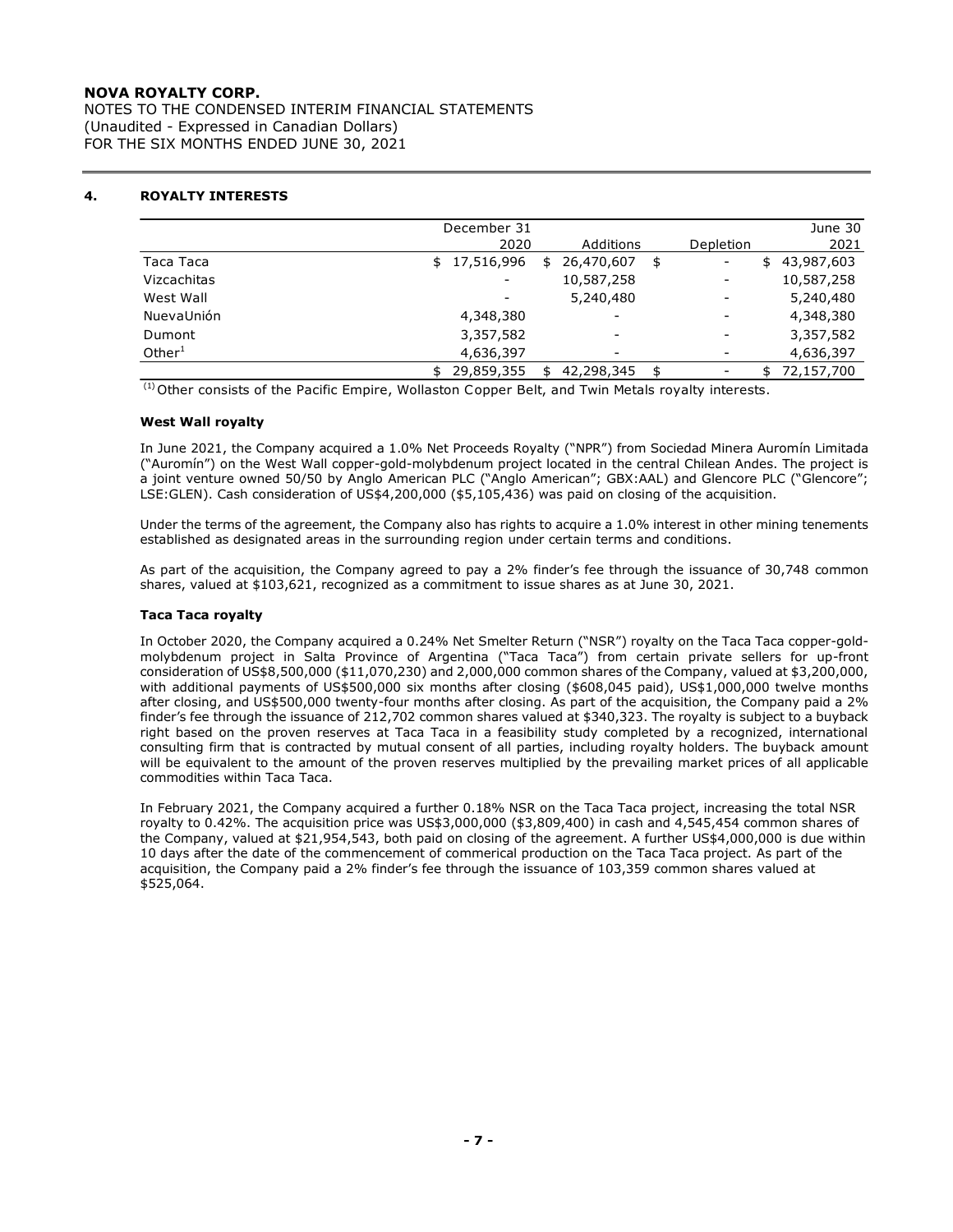NOTES TO THE CONDENSED INTERIM FINANCIAL STATEMENTS (Unaudited - Expressed in Canadian Dollars) FOR THE SIX MONTHS ENDED JUNE 30, 2021

## **4. ROYALTY INTERESTS** (cont'd…)

#### **Vizcachitas royalty**

In February 2021, the Company completed the acquisition of a 0.98% NSR royalty on open pit operations and 0.49% on underground operations on the San Jose exploitation concession forming part of the Vizcachitas Project in Chile, which is owned by Los Andes Copper Ltd. ("LAC"; TSXV:LA). The acquisition price was US\$6,500,000 (\$8,264,373) in cash paid on closing and a further US\$9,500,000 payable in common shares of the Company upon achievement of certain project milestones, which include:

- a) US\$1,750,000 upon issuance of a valid Resolución de Calificación Ambiental ("RCA"), an environmental permit that allows drilling activities regarding the Vizcachitas Project (paid through the issuance of 535,179 common shares);
- b) US\$1,750,000 upon issuance of the other permits required by the RCA to commence the execution of drilling on the Vizcachitas Project;
- c) US\$1,500,000 upon the disclosure of a pre-feasibility study prepared in accordance with National Instrument 43-101 Standards of Disclosure for Mineral Projects with respect to the Vizcachitas Project which includes the Concession; and
- d) US\$4,500,000 upon the first to occur of: (i) LAC or its successors or assign makes a fully-financed construction decision on the Vizcachitas Project (or any part thereof that includes the concession); (ii) LAC or its successor or assign enters into an earn-in transaction with respect to the Vizcachitas Project (or any part thereof that includes the concession) or for LAC itself, with a third party, for a minimum interest of 51%; or (iii) LAC or its successor or assign sells the Vizcachitas Project (or any part thereof that includes the Concession) or LAC to an arms' length third party.

As part of the acquisition, the Company paid a 1% finder's fee through the issuance of 40,291 common shares, valued at \$163,179.

### **Twin Metals royalty**

In November 2020, the Company acquired a 2.4% NSR royalty on a portion of the Twin Metals Minnesota's coppernickel-platinum group metals project (the "TMM Project") located in Minnesota owned by Antofagasta plc ("Antofagasta") from a subsidiary of Boart Longyear Ltd. (ASX:BLY). In additon to the up-front consideration paid on closing, the Company has agreed to make conditional payments totaling up to US\$4,000,000 payable in cash and common shares upon the completion of certain milestones with respect to the TMM Project.

### **Wollaston Copper Belt exploration royalties**

In September 2020, the Company acquired a portfolio of royalties from Transition Metals Corp. ("TMC"), which includes:

- a) an existing 1.0% NSR royalty on the Janice Lake copper-silver project in Saskatchewan being advanced by Rio Tinto Exploration Canada Inc. (subject to a right of the royalty payor to buy back 0.375% of the royalty for \$750,000 prior to commercial production);
- b) a 1.0% NSR royalty on the Wollaston project;
- c) a 1.25% NSR royalty on the Dundonald nickel project, and
- d) six other royalties on exploration properties.

The Company will retain a right of first refusal ("ROFR") on the sale of any of TMC's retained NSR royalty interests on the Janice Lake, Dundonald, West Matachewan, and the Elephant Head projects.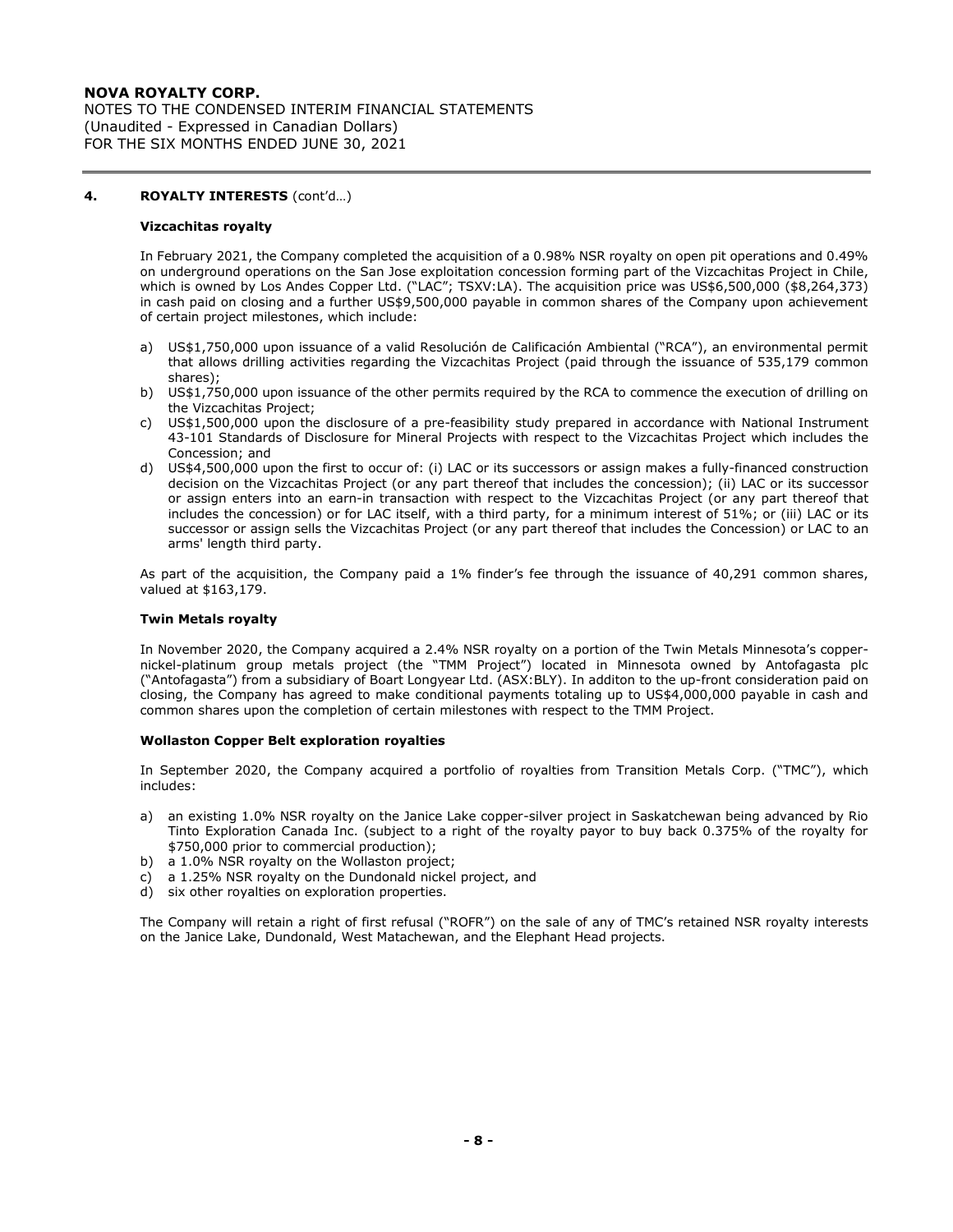NOTES TO THE CONDENSED INTERIM FINANCIAL STATEMENTS (Unaudited - Expressed in Canadian Dollars) FOR THE SIX MONTHS ENDED JUNE 30, 2021

## **4. ROYALTY INTERESTS** (cont'd…)

### **Wollaston Copper Belt exploration royalties** (cont'd…)

In additon to the up-front consideration paid on closing, the Company has agreed to make contingent payments totaling up to \$2,000,000 payable in cash and common shares to TMC upon achievement of the following milestones in respect of the Janice Lake project:

- a) \$1,000,000 in cash upon the completion of a bankable feasibility study or the commencement of commercial production on the Janice Lake property; and
- b) \$1,000,000 in common shares if the projected annual production of the Janice Lake property is at least 30,000 tonnes of contained copper for a minimum of 10 years.

### **NuevaUnión royalty**

In February 2020, the Company acquired an existing 2.0% NSR royalty on future copper production on the Cantarito claim which makes up part of the La Fortuna deposit in the Huasco Province in the Atacama region of Chile. The acquisition was completed as a joint venture with Metalla Royalty & Streaming Ltd. ("Metalla"; TSXV:MTA) with the companies having formed a special purpose vehicle to hold the Cantarito royalty. The aggregate consideration of US\$8,000,000 is split between the Company and Metalla, where the Company has agreed to pay 75% or US\$6,000,000. On closing, the Company paid US\$2,250,000 (\$2,992,635) in cash. In February 2021, the Company paid US\$750,000 (\$952,867) in cash. The Company has agreed to pay a further US\$1,500,000 in cash and US\$1,500,000 in common shares upon the achievement of commercial production at the La Fortuna deposit. As part of the acquisition, the Company paid a finder's fee through the issuance of 425,280 common shares valued at \$212,640.

#### **Pacific Empire royalty portfolio**

In March 2019, the Company acquired a portfolio of royalties from Pacific Empire Minerals Corp. ("PEMC"). The portfolio includes a 1.0% NSR royalty on all metals and minerals produced from PEMC's Copper King, NUB East, and NWT projects. In August 2019, the Company acquired a 1.0% NSR on all metals and minerals produced from PEMC's Pinnacle Reef project. PEMC has agreed to grant the Company a ROFR on any future royalty or streaming transactions on the projects.

#### **Dumont royalty**

In January 2019, the Company acquired a 2.0% NSR on a portion of the Dumont nickel-cobalt project located in Quebec, which was previously held by Karora Resources Inc. ("Karora"). In January 2021, Karora sold its interest to Waterton Global Resource Investments, who has the option to buy back 1% of the NSR royalty for \$1,000,000.

## **5. DEFERRED ACQUISITION COSTS**

|                                         | June 30  | December 31 |
|-----------------------------------------|----------|-------------|
|                                         | 2021     | 2020        |
| Opening balance                         | 75,658   | 46,154      |
| Additions                               | 134,843  | 75,658      |
| Reallocation for completed acquisitions | (75,658) | (46,154)    |
|                                         | 134,843  | 75,658      |

Costs incurred or accrued prior to the execution and closing of a royalty agreement are deferred. Deferred costs are reallocated to royalty interests upon signing of a definitive agreement. If management determines not to proceed with a proposed acquisition, the deferred costs are expensed at that time.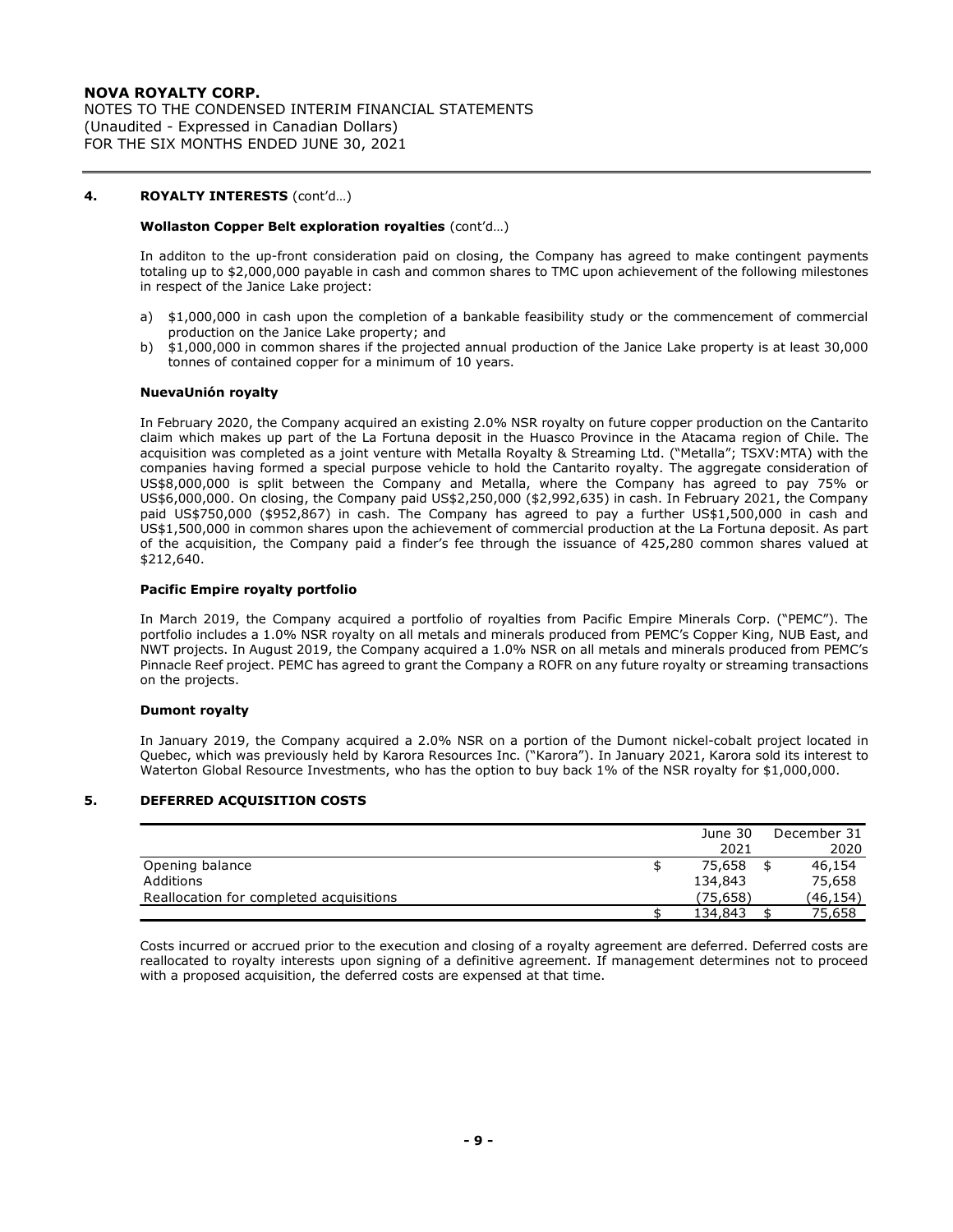NOTES TO THE CONDENSED INTERIM FINANCIAL STATEMENTS (Unaudited - Expressed in Canadian Dollars) FOR THE SIX MONTHS ENDED JUNE 30, 2021

## **6. ACCOUNTS PAYABLE AND ACCRUED LIABILITIES**

|                                             | June 30   | December 31 |
|---------------------------------------------|-----------|-------------|
|                                             | 2021      | 2020        |
| Trade and other payables                    | 176,451   | 325,336     |
| Payables on Taca Taca acquisition (Note 12) | 1,859,100 | 2,548,182   |
| Payables on NuevaUnión acquisition          |           | 955,501     |
| Accrued liabilities                         | 265,295   | 577,597     |
|                                             | 2,300,846 | 4,406,616   |
| Less: current portion                       | 1,681,146 | 3,769,570   |
| Non-current portion                         | 619,700   | 637,046     |

### **7. CONVERTIBLE DEBENTURE**

|                                  |   | June 30       | December 31 |
|----------------------------------|---|---------------|-------------|
|                                  |   | 2021          | 2020        |
| Opening balance                  | S | 3,026,912     | \$          |
| Additions                        |   | 5,000,000     | 3,500,000   |
| Transaction costs                |   | (279, 838)    | (364, 931)  |
| Allocation of conversion feature |   | (273, 961)    | (198, 755)  |
| Accretion                        |   | 282,442       | 90,598      |
| Conversion to common shares      |   | (3, 125, 013) |             |
|                                  |   | 4,630,542     | 3,026,912   |
| Less: current portion            |   |               |             |
| Non-current portion              |   | 4,630,542     | 3,026,912   |

In October 2020, the Company obtained a convertible loan facility of up to \$13,000,000 with Beedie Capital ("Beedie") to fund acquisitions of rovalties and streams. The loan was funded by way of an initial advance of \$3,500,000 at closing, and the remaining \$9,500,000 available for subsequent advances in minimum tranches of \$1,500,000 over the term of the loan. The initial advance was convertible into common shares of the Company at a conversion price of \$1.00 per share and with respect to any subsequent advance, at a conversion price equal to a 20% premium above the 30-day volume-weighted average price ("VWAP") of the Company's common shares on the TSX-V. The loan carried an interest rate of 8.0% on advanced funds and 1.5% on standby funds available, with the principal payment due 48 months after closing. The Company had the option under the loan to defer any interest payments during the first 24 months. Beedie also committed to a subscription of \$2,000,000 in the Company's first public offering that subsequently closed in November 2020. In October 2020, the Company drew down the initial advance of \$3,500,000, of which \$2,936,314 was allocated as a financial liability and the residual value of \$198,755 was allocated to the conversion feature as equity, net of transaction costs. A deferred tax liability of \$46,808 related to the taxable temporary difference arising from the equity portion of the convertible loan was recognized in equity reserves. The effective interest rate on the liability was 13.2% per annum, with an expected life of 4.00 years. In February 2021, all outstanding principal and accrued interest related to the initial advance was converted into 3,535,691 common shares of the Company. The Company also recorded a deferred income tax expense of \$46,808 with an offset to equity reserves to unwind a portion of the deferred taxes that were recognized in October 2020 upon issuance of the initial advance. The Company incurred interest expense of \$98,100 from January 1, 2021 up to the date of conversion.

In February 2021, an advance of \$5,000,000 was drawn on the facility, with \$4,500,000 remaining available for subsequent advances over the term of the loan. This second advance is convertible into common shares of the Company at a conversion price of \$5.67 per common share, accrues interest at 8.00% per annum and matures on October 7, 2024. On initial recognition of the second advance, \$4,726,039 was allocated as a financial liability and the residual value of \$273,961 was allocated to the conversion feature as equity. A deferred tax liability of \$62,870 related to the taxable temporary difference arising from the equity portion of the convertible loan has been recognized in equity reserves. Transaction costs of \$279,839 and \$16,222 were allocated to the financial liability and equity portions of the convertible debt respectively. The effective interest rate on the liability is 11.8% per annum, with an expected life of 3.62 years. The Company has incurred \$184,342 of interest expense on the second advance for the six months ended June 30, 2021.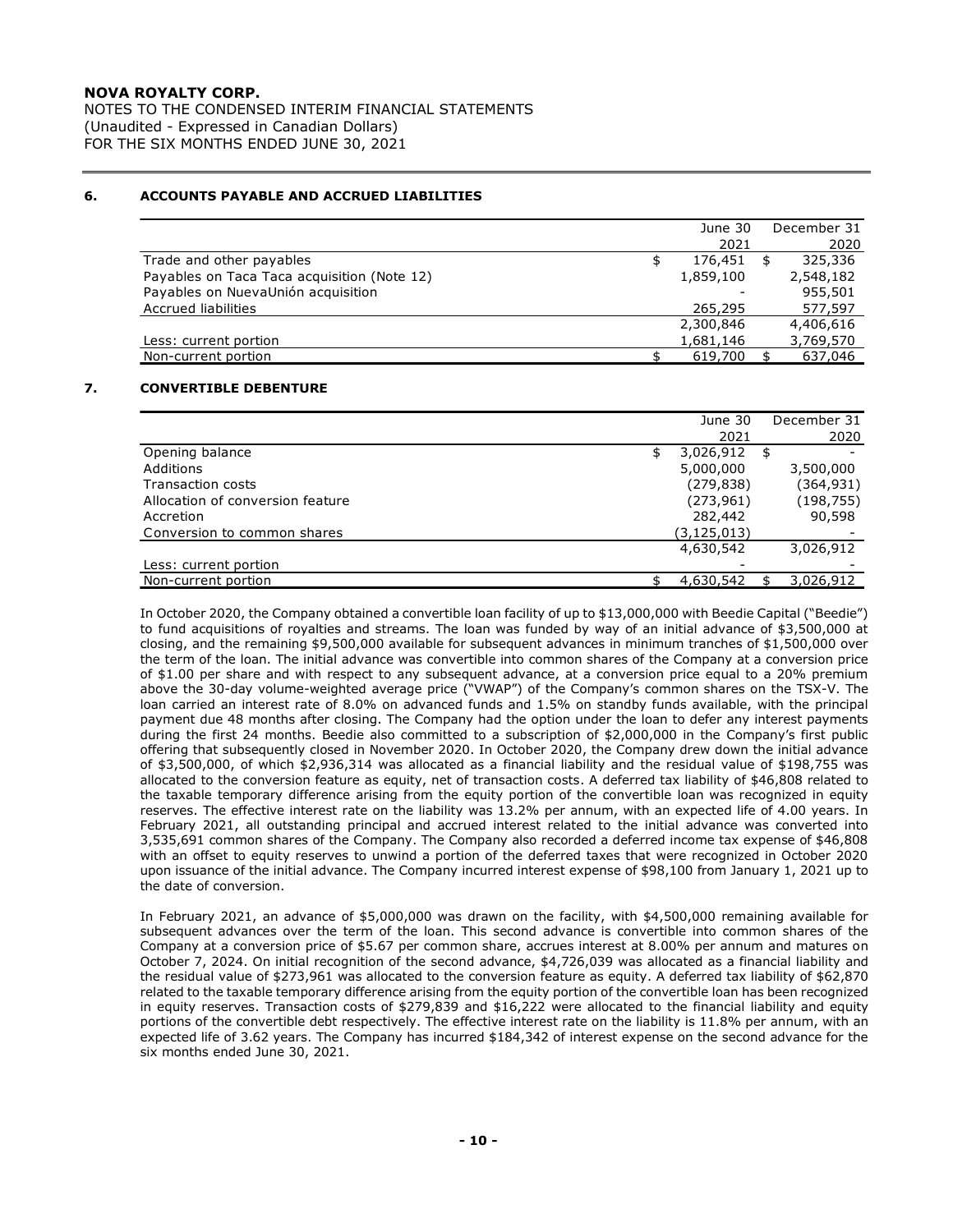NOTES TO THE CONDENSED INTERIM FINANCIAL STATEMENTS (Unaudited - Expressed in Canadian Dollars) FOR THE SIX MONTHS ENDED JUNE 30, 2021

## **7. CONVERTIBLE DEBENTURE** (cont'd…)

In February 2021, the Company entered into an amended and restated convertible loan agreement with Beedie in which the total funds available under the facility increased to \$20,000,000. As at June 30, 2021, undrawn funds available under the convertible loan facility were \$20,000,000 (December 31, 2020 - \$9,500,000). Under the amended and restated convertible loan agreement, the Company is required to maintain a cash balance of at least \$500,000 at all times. During the six months ended June 30, 2021 and as at June 30, 2021 the Company was in compliance with this financial covenant.

During the six months ended June 30, 2021, the Company recorded standby charges of \$136,311 (2020 - \$Nil), of which \$8,255 was paid and \$128,055 is included in accrued liabilities as at June 30, 2021.

#### **8. SHARE CAPITAL**

As at June 30, 2021, the authorized share capital consists of an unlimited number of common shares without par value, of which 2,736,250 (December 31, 2020 - 4,674,000) common shares were held in escrow to be released over time to April 2022.

In February 2021, the Company established an at-the-market ("ATM") equity program to distribute up to \$25,000,000 of common shares of the Company under the ATM equity program. The common shares will be issued by the Company to the public from time to time, through the agents, at the Company's discretion.

#### **Issued share capital**

During the six months ended June 30, 2021, the Company:

- a) issued 1,593,700 common shares pursuant to its ATM equity program for gross proceeds of \$5,734,740, with aggregate share issue costs paid and/or accrued of \$337,789;
- b) issued 5,224,283 common shares, valued at \$24,590,837, pursuant to the acquisition of royalty interests, which includes 143,650 common shares issued as non-cash finder's fees valued at \$688,242;
- c) issued 3,535,691 common shares through the conversion of a convertible debenture;
- d) issued 1,262,500 common shares for proceeds of \$552,007 on the exercise of 1,262,500 stock options;
- e) issued 8,580,905 common shares for proceeds of \$6,580,868 on the exercise of 8,580,905 share purchase warrants; and
- f) issued 500,000 common shares pursuant to the vesting of 500,000 restricted share units ("RSUs").

During the six months ended June 30, 2020, the Company:

- a) issued 11,693,172 special warrants of the Company for gross proceeds of \$5,846,586. Each special warrant had a subscription price of \$0.50 and was deemed exercised into one unit of the Company for no additional consideration upon the Company becoming a reporting issuer and obtaining a listing of the common shares of the Company on a recognized stock exchange in Canada. Each unit consisted of one common share and onehalf of one common share purchase warrant. Each warrant entitles the holder thereof to purchase one common share at an exercise price of \$1.00 at any time up to 24 months following the closing subject to an acceleration clause.
- b) as part of the issuance of special warrants the Company incurred \$302,298 in share issue costs as follows:
	- o paid \$239,232 in cash; and
		- $\circ$  issued 239,000 broker warrants valued at \$63,066. Each broker's warrant being exercisable into one common share of the Company at an exercise price of \$0.50 and expiring 24 months from the date of issuance. The fair value of broker warrants was estimated using the Black-Scholes option pricing model with weighted average assumptions as follows: risk-free interest rate of 1.52%, dividend yield of 0%, volatility of 100%, forfeiture rate of 0%, and an expected life of 2 years.
- c) issued 425,280 common shares valued at \$212,640 or \$0.50 per share as finders' fees for the Nueva Union royalty acquisition (Note 4).
- d) issued 900,000 common shares valued at \$450,000 pursuant to the vesting of RSUs;
- e) issued 200,004 common shares to Seabord Services Corp. for settlement of debt in the amount of \$76,430; and f) issued 34,500 common shares to consultants of the Company in exchange for consulting and legal services
- rendered in the amount of \$17,250.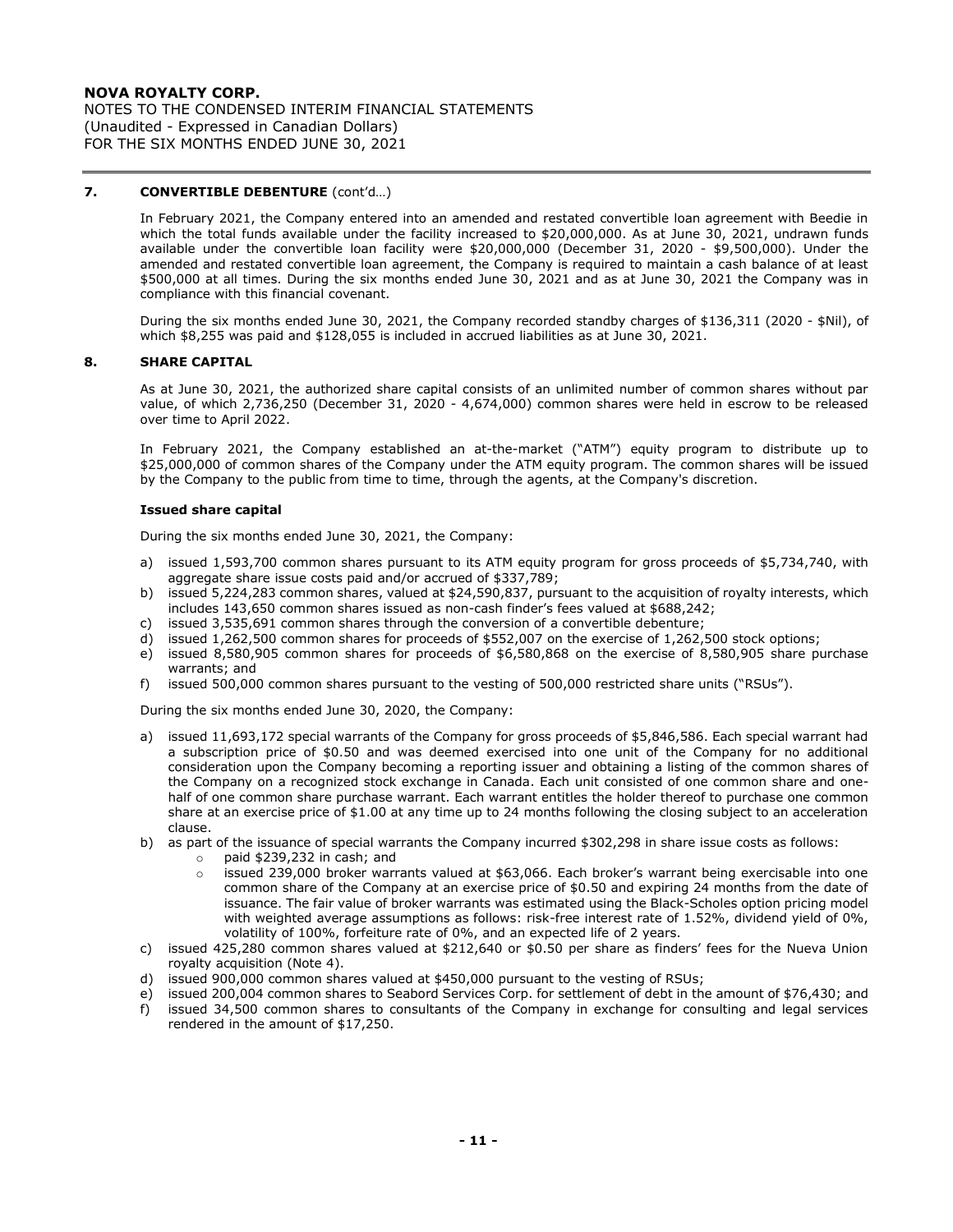NOTES TO THE CONDENSED INTERIM FINANCIAL STATEMENTS (Unaudited - Expressed in Canadian Dollars) FOR THE SIX MONTHS ENDED JUNE 30, 2021

## **8. SHARE CAPITAL** (cont'd…)

### **Stock options**

The Company has adopted a stock option plan approved by the Company's shareholders. The maximum number of shares that may be reserved for issuance under the plan is limited to 10% of the issued common shares of the Company at any time, less the amount reserved for RSUs. The vesting terms, if any, are determined by the Company's Board of Directors at the time of the grant.

The continuity of stock options for the six months ended June 30, 2021 is as follows:

|                         |             | Weighted average |
|-------------------------|-------------|------------------|
|                         |             | exercise         |
|                         | Outstanding | price            |
| As at December 31, 2020 | 2,600,000   | 0.25             |
| Granted                 | 325,000     | 4.75             |
| Exercised               | (1,262,500) | 0.25             |
| As at June 30, 2021     | 1,662,500   | 1.13             |

The weighted average remaining useful life of stock options outstanding is 3.06 (December 31, 2020 - 3.17) years. The Company's outstanding and exercisable stock options as at June 30, 2021 are as follows:

| Expiry date   | Exercise price | Outstanding | Exercisable |
|---------------|----------------|-------------|-------------|
| March 1, 2024 |                | 1,337,500   | 1,337,500   |
| March 1, 2026 | 4.75           | 325.000     |             |

#### **Restricted share units**

The continuity of RSUs for the six months ended June 30, 2021 is as follows:

|                         | Outstanding |
|-------------------------|-------------|
| As at December 31, 2020 | 1,400,000   |
| Granted                 | 405,000     |
| Vested                  | (500,000)   |
| As at June 30, 2021     | 1,305,000   |

As at June 30, 2021, the weighted average remaining life of the RSUs outstanding was 1.39 (December 31, 2020 - 0.71) years with vesting periods of up to 36 months. The Company's outstanding RSUs as at June 30, 2021 are as follows:

| Expiry date  | Outstanding |
|--------------|-------------|
| Apr 27, 2022 | 900,000     |
| Feb 22, 2024 | 405,000     |

#### **Share purchase warrants**

The continuity of share purchase warrants for the six months ended June 30, 2021 is as follows:

|                         |             | Weighted average |  |  |  |
|-------------------------|-------------|------------------|--|--|--|
|                         |             | exercise         |  |  |  |
|                         | Outstanding | price            |  |  |  |
| As at December 31, 2020 | 8,636,995   | 0.72             |  |  |  |
| Exercised               | (8,580,905) | 0.72             |  |  |  |
| As at June 30, 2021     | 56,090      | 0.50             |  |  |  |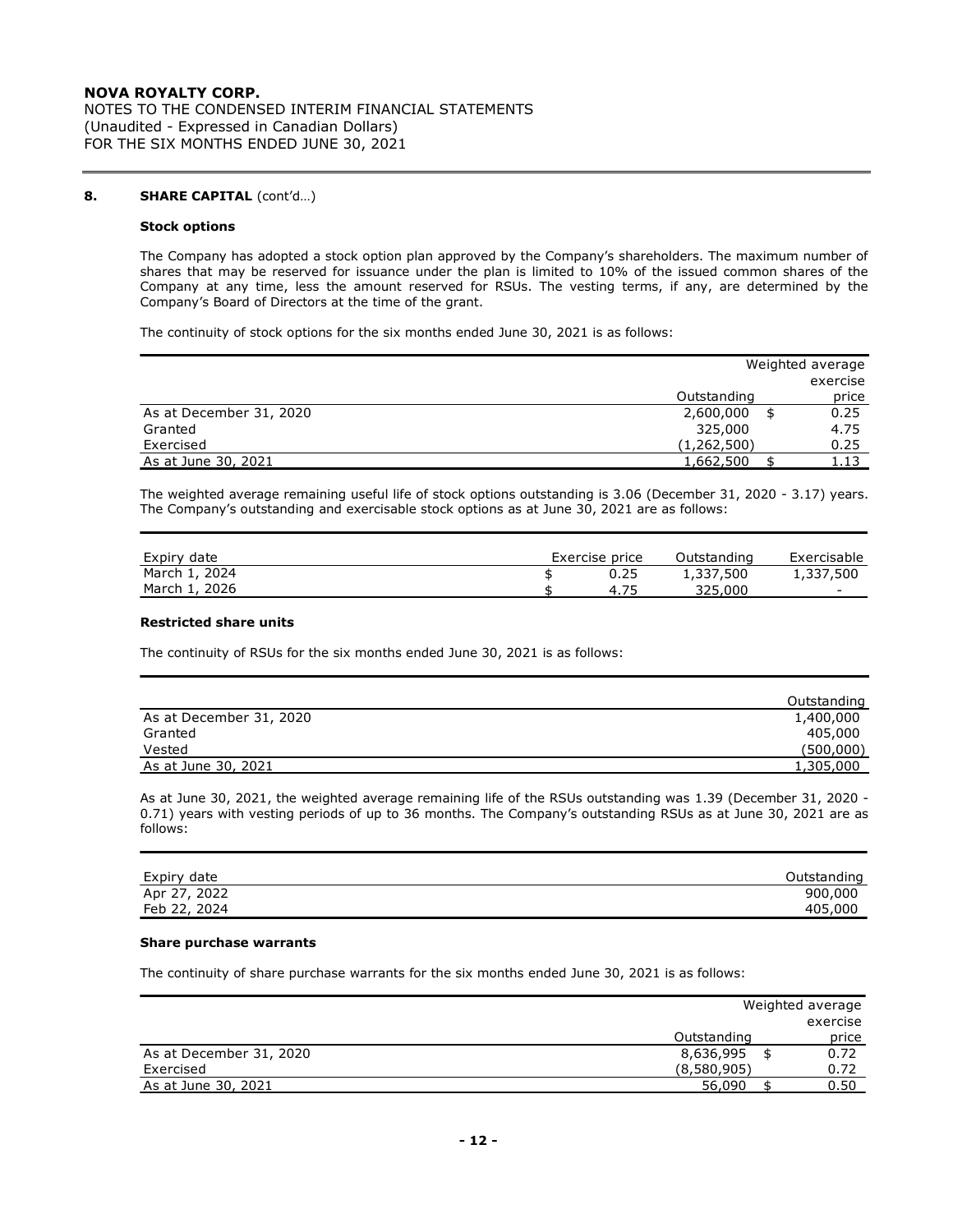NOTES TO THE CONDENSED INTERIM FINANCIAL STATEMENTS (Unaudited - Expressed in Canadian Dollars) FOR THE SIX MONTHS ENDED JUNE 30, 2021

## **8. SHARE CAPITAL** (cont'd…)

### **Share purchase warrants** (cont'd…)

In January 2021, the Company accelerated the expiry of certain outstanding share purchase warrants exercisable at prices of \$0.40 and \$1.00 per share. Pursuant to the terms of these share purchase warrants, if the closing price of the Company's common shares is greater than \$1.00 or \$1.25 per share for twenty (20) consecutive trading days after the issuance date, the Company is entitled to accelerate the expiry date of these warrants such that the warrants expire on the  $30<sup>th</sup>$  day following the date of notice.

The following table summarizes the warrants outstanding as at June 30, 2021:

| <b>Evnin</b><br>1 sto<br>uate<br>ᄂᄉᄂ                                                        | price<br>cise | .         |
|---------------------------------------------------------------------------------------------|---------------|-----------|
| $\overline{\phantom{0}}$<br>$\cdots$<br>∽<br>Februa.<br>$\sim$ 1.00 km $\sim$<br>2022<br>-- | ◡.◡           | וטו<br>`n |

#### **Share-based payments and share-based payment reserve**

During the six months ended June 30, 2021, the Company granted 325,000 (2020 - Nil) stock options with a fair value of \$3.53 (2020 - \$Nil) per option. The fair value of the stock options granted was estimated using the Black-Scholes option pricing model with the following assumptions:

|                                 | For the six  | For the six  |
|---------------------------------|--------------|--------------|
|                                 | months ended | months ended |
|                                 | June 30      | June 30      |
| Weighted average:               | 2021         | 2020         |
| Risk free interest rate         | 0.90%        | n/a          |
| Expected dividend yield         | $0\%$        | n/a          |
| Expected stock price volatility | 100%         | n/a          |
| Expected life in years          |              | n/a          |
| Forfeiture rate                 | $0\%$        | n/a          |

During the six months ended June 30, 2021, the Company recorded share-based payment expense of \$842,570 (2020 - \$670,919), of which \$246,708 (2020 - \$110,076) represents the fair value of options vested during the period with the offsetting amounts credited to reserves, and \$595,861 (2020 - \$560,843) represents the fair value of RSUs vested during the period.

## **9. RELATED PARTY BALANCES AND TRANSACTIONS**

The Company considers key management personnel to include its management, outside directors, and any entity controlled by them. The aggregate value of transactions and outstanding balances relating to key management personnel were as follows:

|                                        | Salary       | Share-based   |               |
|----------------------------------------|--------------|---------------|---------------|
| For the six months ended June 30, 2021 | or fees      | payments      | Total         |
| Management                             | \$<br>84,466 | \$<br>153,276 | \$<br>237,742 |
| <b>Directors</b>                       | 81,500       | 395,589       | 477,089       |
|                                        | 165,966      | 548,865       | 714,831       |
|                                        |              |               |               |
|                                        | Salary       | Share-based   |               |
| For the six months ended June 30, 2020 | or fees      | payments      | Total         |
| Management                             | \$<br>84,795 | 266,736       | \$<br>351,531 |
| <b>Directors</b>                       |              | 82,525        | 82,525        |
|                                        | 84,795       | 349,261       | 434,056       |

During the six months ended June 30, 2021, the Company paid or accrued \$494,803 (2020 - \$203,100) to DLA Piper (Canada) LLP ("DLA Piper"), a law firm in which a director is a partner of. The aggregate amount has been allocated as follows: \$142,316 (2020 - \$106,507) for professional fees, \$182,498 (2020 - \$46,312) for debt and equity financing costs, and \$169,989 (2020 - \$50,281) for royalty interest acquisition costs.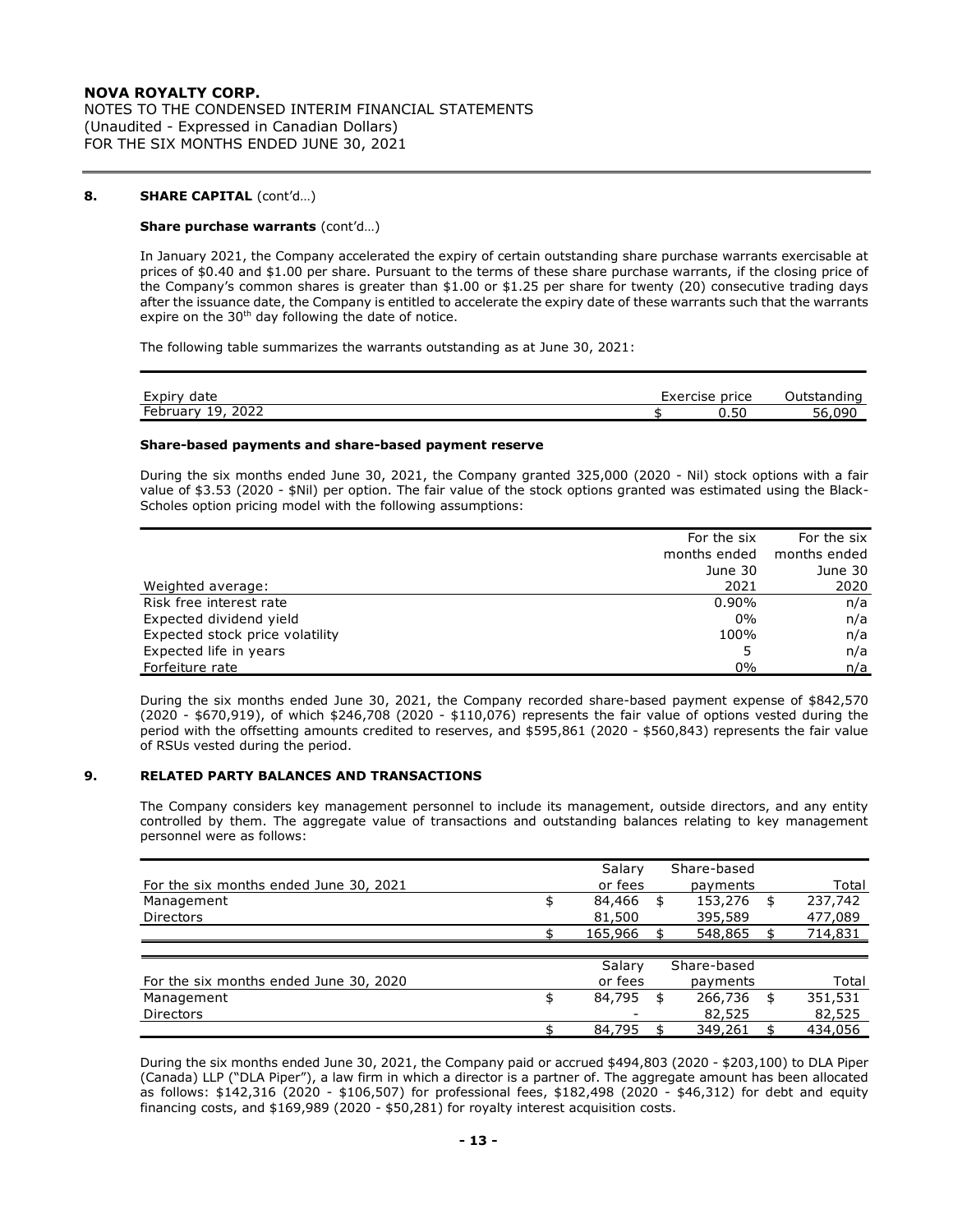NOTES TO THE CONDENSED INTERIM FINANCIAL STATEMENTS (Unaudited - Expressed in Canadian Dollars) FOR THE SIX MONTHS ENDED JUNE 30, 2021

## **9. RELATED PARTY BALANCES AND TRANSACTIONS** (cont'd…)

Also during the six months ended June 30, 2021, the Company paid or accrued \$90,000 (2020 - \$17,143) to Seabord Services Corp. ("Seabord"). Seabord provides the following services: A Chief Financial Officer ("CFO"), a Corporate Secretary, accounting and administration staff, and office space to the Company. The CFO and Corporate Secretary are employees of Seabord and are not paid directly by the Company.

As at June 30, 2021, included in accounts payable and accrued liabilities is \$9,000 (December 31, 2020 - \$382,227) to key management personnel for fees and reimbursable expenses, \$Nil (December 31, 2020 - \$45,000) to Seabord, and \$86,607 to DLA Piper (December 31, 2020 - \$53,000). In addition, as at June 30, 2021, the Company has a commitment to issue 57,144 (December 31, 2020 - 57,144) common shares, valued at \$28,572 (December 31, 2020 - \$28,572), to Seabord for services rendered during 2020 before the public listing was completed.

## **10. SUPPLEMENTAL DISCLOSURE WITH RESPECT TO CASH FLOWS**

#### **Significant non-cash investing and financing activities**

During the six months ended June 30, 2021, the Company:

- a) issued 5,224,283 common shares, valued at \$24,590,837, pursuant to royalty interest acquisition agreements;
- b) recognized a commitment to issue 30,748 common shares, valued at \$103,621, pursuant to a finder's fee on a royalty interest acquisition;
- c) reallocated \$75,658 of deferred acquisition costs to royalty interests on completion of the Vizcachitas and Taca Taca royalty interest acquisitions;
- d) reallocated \$191,560 to reserves for the conversion feature of the subsequent advance on the convertible debenture;
- e) issued 3,535,691 common shares, valued at \$3,323,768, pursuant to the conversion of convertible debenture;
- f) reallocated \$236,382 from reserves to share capital for 1,262,500 stock options exercised; and
- g) reallocated \$363,750 from reserves to share capital for 8,580,905 share purchase warrants exercised.

During the six months ended June 30, 2020, the Company:

- a) issued 425,280 common shares, valued at \$212,640, pursuant to royalty acquisition agreements;
- b) issued 239,000 brokers warrants, valued at \$63,066, as finder's fees;
- c) reallocated \$46,154 of deferred acquisition costs to royalty interests on completion of the NuevaUnion royalty interest acquisition agreement; and
- d) accrued \$1,062,724 in accounts payable for staged royalty interest acquisition payments.

## **11. FINANCIAL INSTRUMENTS**

The Company classified its financial instruments as follows:

|                                          | June 30   |    | December 31 |
|------------------------------------------|-----------|----|-------------|
|                                          | 2021      |    | 2020        |
| Financial assets - amortized cost:       |           |    |             |
| Cash                                     | 710,782   | S. | 5,400,687   |
| Receivables                              | 7.064     |    | 21,778      |
| Financial liabilities - amortized cost:  |           |    |             |
| Accounts payable and accrued liabilities | 1,681,146 |    | 3,769,570   |
| Other payables                           | 619,700   |    | 637,046     |
| Convertible debenture                    | 4,630,542 |    | 3,026,912   |

Financial instruments recorded at fair value on the statement of financial position are classified using a fair value hierarchy that reflects the significance of the inputs used in making the measurements. The fair value hierarchy has the following levels: (a) Level 1 - Unadjusted quoted prices in active markets for identical assets or liabilities; (b) Level 2 - Inputs other than quoted prices that are observable for assets or liabilities, either directly or indirectly; and (c) Level 3 - Inputs for assets and liabilities that are not based on observable market data. The fair value hierarchy requires the use of observable market inputs whenever such inputs exist. A financial instrument is classified to the lowest level of the hierarchy for which a significant input has been considered in measuring fair value.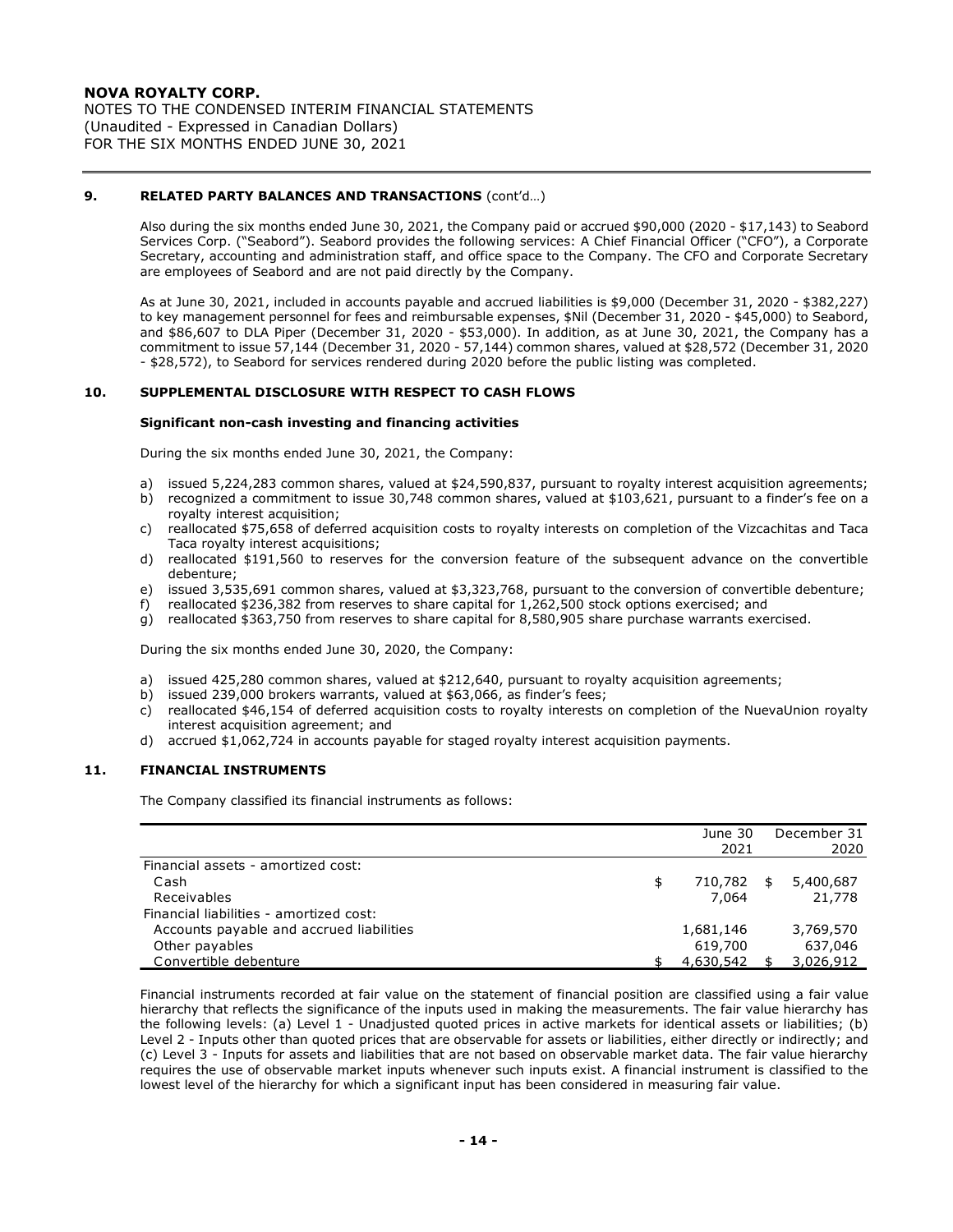NOTES TO THE CONDENSED INTERIM FINANCIAL STATEMENTS (Unaudited - Expressed in Canadian Dollars) FOR THE SIX MONTHS ENDED JUNE 30, 2021

## **11. FINANCIAL INSTRUMENTS** (cont'd…)

The carrying value of cash, receivables, accounts payable and accrued liabilities, and other payables approximates their fair value due to the short-term nature of these instruments. The fair values of the Company's convertible debentures approximate their carrying values as contractual interest rates are comparable to current interest rates.

The Company's activities expose it to financial risks of varying degrees of significance, which could affect its ability to achieve its strategic objectives for growth and shareholder returns. The principal financial risks to which the Company is exposed are metal price risk, credit risk, liquidity risk, currency risk, and interest rate risk. The Board of Directors has overall responsibility for the establishment and oversight of the Company's risk management framework and reviews the Company's policies on an ongoing basis.

### **Capital risk management**

Capital is comprised of the Company's shareholders' equity and any debt that it may issue. The Company's objectives when managing capital are to maintain financial strength and to protect its ability to meet its ongoing liabilities, to continue as a going concern, to maintain creditworthiness and to maximize returns for shareholders over the long term. Protecting the ability to pay current and future liabilities includes maintaining capital above minimum regulatory levels, current financial strength rating requirements and internally determined capital guidelines and calculated risk management levels. The Company is subject to an externally imposed financial capital covenant as disclosed in Note 7.

### **Credit risk**

Credit risk is the risk of loss arising from a customer or third party to a financial instrument failing to meet its contractual obligations. The Company's credit risk is primarily attributable to its cash and receivables. The Company limits exposure to credit risk by maintaining its cash with large financial institutions.

#### **Liquidity risk**

Liquidity risk is the risk that the Company will not be able to meet its financial obligations as they fall due. The Company attempts to ensure there is sufficient capital to meet short-term business requirements, after taking into account cash flows from operations and the Company's holdings of cash as well as anticipated proceeds from future financings. The Company believes that these sources are sufficient to cover the likely short-term cash requirements, but that further funding will be required to meet long-term requirements. The maturities of the Company's noncurrent liabilities are disclosed in Notes 6, 7 and 12. All current liabilities are settled within one year.

### **Currency risk**

The Company is exposed to the financial risk related to the fluctuation of foreign exchange rates. The Company primarily operates in Canada and the United States and incurs expenditures in currencies other than Canadian dollars. Thereby, the Company is exposed to foreign exchange risk arising from currency exposure. The Company has not hedged its exposure to currency fluctuations. Based on the above net exposure, as at June 30, 2021, and assuming that all other variables remain constant, a 1% depreciation or appreciation of the Canadian dollar against the United States dollar would result in an increase/decrease in the Company's pre-tax income or loss of approximately \$19,000.